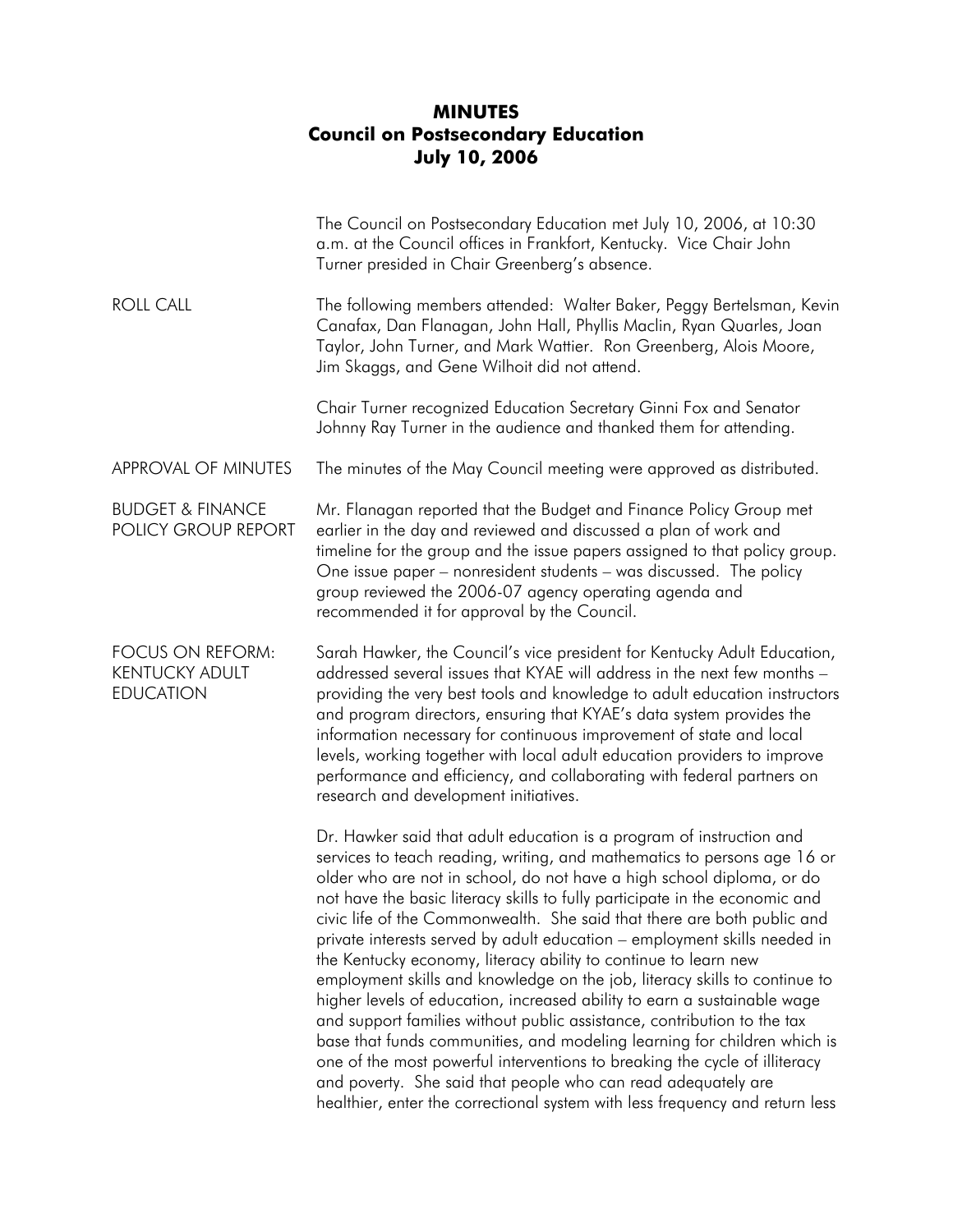often, are less likely to be on public assistance, experience less unemployment, and contribute more to social and economic stability. She said that adult education is key to building a trained and trainable workforce and to improving the quality of life for hundreds of thousands of Kentuckians each year.

Dr. Hawker said that in 1997 House Bill 1 set Kentucky on the path to achieving economic opportunity and a standard of living above the national average by 2020. In 2000, the Kentucky Adult Education Act, Senate Bill 1, acknowledged adult literacy as a fundamental barrier to every major challenge facing Kentucky and placed Kentucky Adult Education within the Council on Postsecondary Education to elevate the quality of adult education and the importance of its students in meeting the goals of HB 1. She read some statistics that paint a picture of why SB1 acknowledged the challenges of adult educational attainment in Kentucky:

- According to the 2003 State Assessment of Adult Literacy, 42 percent of working-age Kentuckians (nearly half the state's population) read at the two lowest levels of literacy (below the level considered to be adequate for high school graduation or employment in meaningful jobs).
- According to the 2000 U.S. Census, in just over half of Kentucky counties, more than 30 percent of the population, has less than a high school credential.
- Of all ninth graders in Kentucky, 85 percent do not graduate from college.
- In 2002, 54 percent of students entering college in Kentucky were underprepared in at least one subject.
- There are not enough high school students currently enrolled each year to meet the 2020 baccalaureate degree goals of the Council's Public Agenda.
- At this time, 60 percent of today's jobs require some amount of postsecondary education; by 2020, the percent will be even higher.

Dr. Hawker said that re-engaging these adults in the educational process and raising their academic skills and their educational aspirations are critical if Kentucky is to raise its standard of living and reach the goals of HB 1 and the Public Agenda by 2020. To help meet these goals, Kentucky Adult Education must: (1) increase the adult college participation rate from 3.6 percent to 4.5 percent, (2) more than double the annual number of GED graduates – from 10,000 to 26,000 per year, and (3) increase the college-going rate of GED graduates from 19 percent to 43 percent.

Dr. Hawker said that Kentucky has already generated strong momentum that must be maintained. Since 2000, Kentucky Adult Education has experienced enrollment growth well over 100 percent, produced more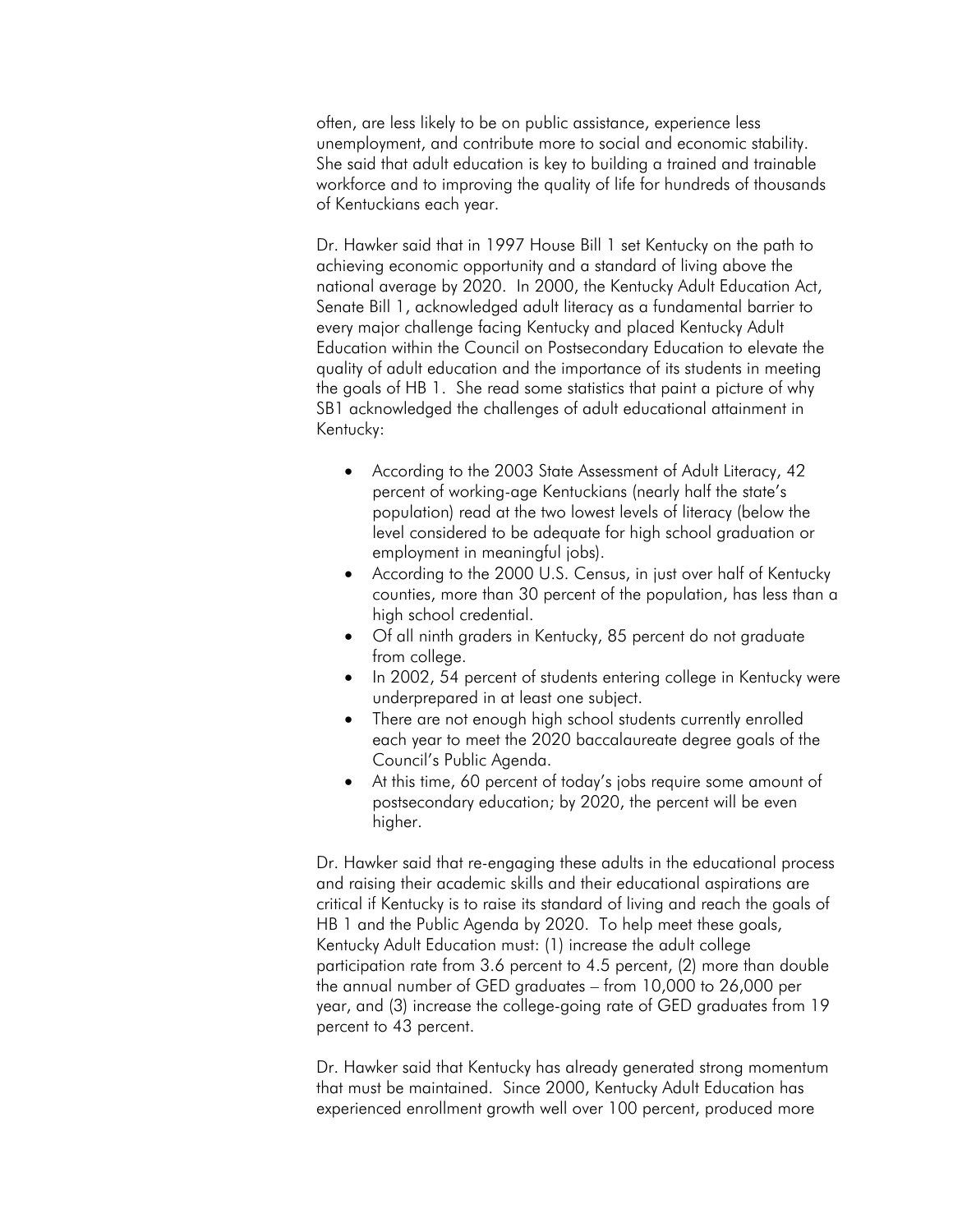than 60,000 GEDs, and increased the GED college-going rate from 12 percent to 19 percent. For six of six years, Kentucky Adult Education has met performance targets set by the U.S. Department of Education, helping the Commonwealth to receive \$8 million in federal funding for outstanding performance.

Dr. Hawker said that KYAE is known across the country for its innovation and achievement. In order to preserve that good reputation and build upon it, KYAE has three priority areas on which to enhance the administration of the system and the outcomes of the students:

- (1) Teaching and learning:
	- Provide the very best tools and knowledge to adult educators so they can continuously improve their teaching and student learning.
	- Continue to develop curriculum standards that raise learning expectations and help ensure success in the workplace and in postsecondary education.
	- Equip instructors to use research-based instructional strategies designed for adults to help students maximize their achievement.
	- Help local programs better advise and counsel adult students of their educational options for the future.
	- Provide assistance in administrative, student, and fiscal reporting and management.
- (2) Accountability:
	- The KYAE data system must be the best it can be and be capable of providing KYAE and the Council the data needed to identify strengths and weaknesses and improve performance. Accurate data are essential as adult education continues to contribute to the ambitious goals of the Public Agenda and essential in communicating with the legislature on funding needs and the return on investment of state funds.
	- Continuing to meet the accountability requirements of the U.S. Department of Education is important to retain both funding and the position as a leader in adult education.
- (3) Collaboration and dialogue:
	- KYAE must be in collaboration and dialogue with local programs and with federal and state funding bodies, meet the requirements of this highly regulated federal program, and, within that framework, make policy that allows, assists, and requires programs to serve students well.
	- KYAE will provide leadership in delivering targeted and accessible professional development for instructors and program directors, will create advisory groups and task forces to gather field input and agreement on critical issues, and will fully participate in the activities of the state P-16 Council and other task forces that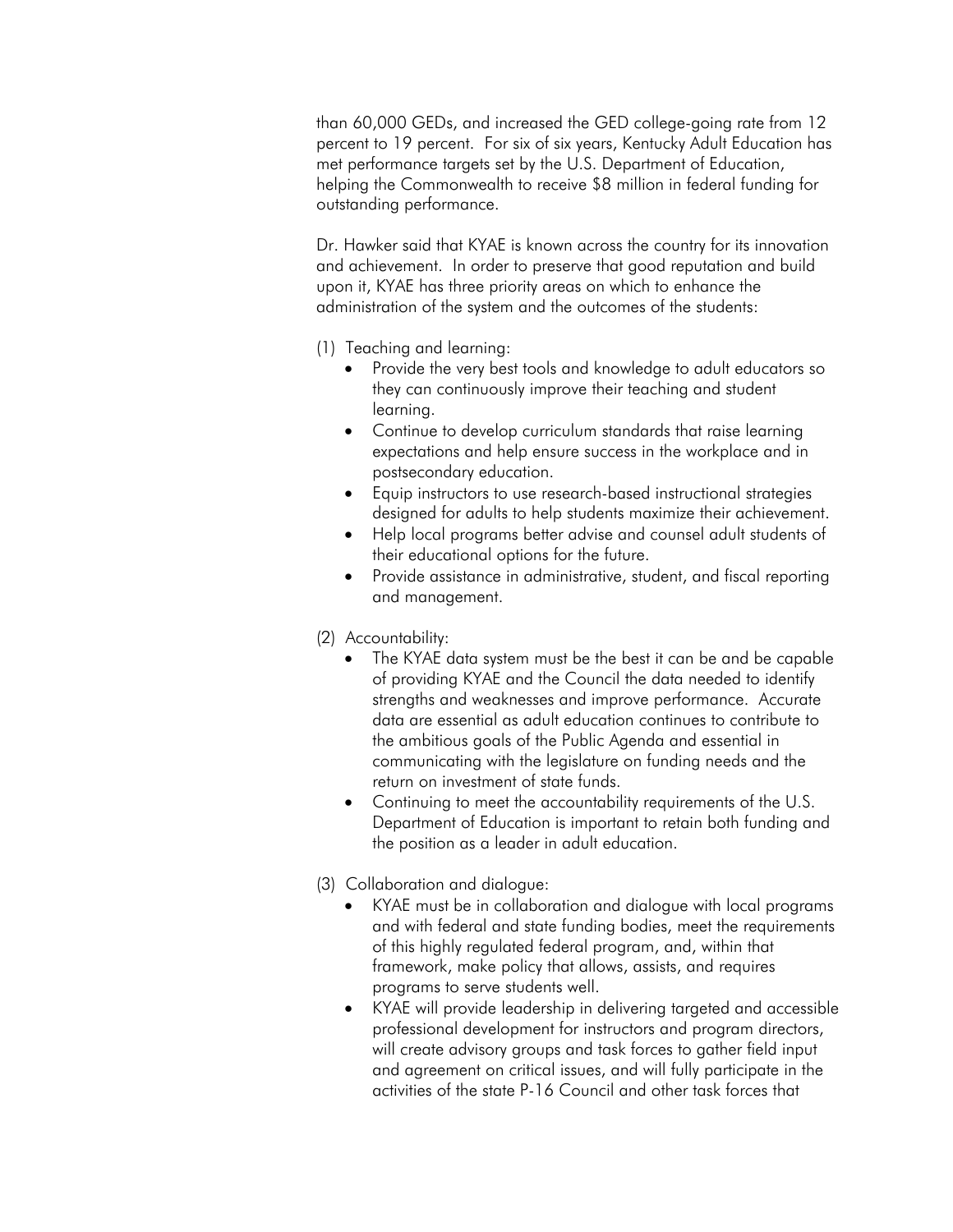|                                                                                     | address remediation, dual credit, and other initiatives.<br>KYAE has a significant responsibility to work with the U.S.<br>$\bullet$<br>Department of Education on national research and development<br>efforts and to advocate policy that benefits Kentucky's programs<br>and students.                                                                                                                                                                                                                                                                                                                                                                                                                                                                                                                                                                                                                                                                                                                                                                                                                                                                                                                                                   |
|-------------------------------------------------------------------------------------|---------------------------------------------------------------------------------------------------------------------------------------------------------------------------------------------------------------------------------------------------------------------------------------------------------------------------------------------------------------------------------------------------------------------------------------------------------------------------------------------------------------------------------------------------------------------------------------------------------------------------------------------------------------------------------------------------------------------------------------------------------------------------------------------------------------------------------------------------------------------------------------------------------------------------------------------------------------------------------------------------------------------------------------------------------------------------------------------------------------------------------------------------------------------------------------------------------------------------------------------|
| 2006-07 KENTUCKY<br><b>ADULT EDUCATION</b><br>SERVICE DELIVERY<br>SYSTEM            | President Tom Layzell said that Kentucky Adult Education contracts with<br>fiscal agents to provide adult education services in all 120 counties. The<br>Adult Education Act requires adult education services to be targeted to<br>communities with the greatest need; therefore annual enrollment goals<br>are based on the number of working age adults functioning at literacy<br>levels 1 and 2 in each county. Information was provided in the agenda<br>book on the fiscal agents, enrollment goals, and funding levels by county<br>based on the statewide goal of 125,000.                                                                                                                                                                                                                                                                                                                                                                                                                                                                                                                                                                                                                                                         |
| 2006-07 KENTUCKY<br><b>ADULT EDUCATION</b><br><b>PERFORMANCE</b><br><b>MEASURES</b> | KYAE is required by the federal Office of Vocational and Adult Education<br>to negotiate statewide performance measures. Information was included<br>in the agenda book about these performance measures and KYAE<br>enrollment.                                                                                                                                                                                                                                                                                                                                                                                                                                                                                                                                                                                                                                                                                                                                                                                                                                                                                                                                                                                                            |
| P-16 COUNCIL UPDATE                                                                 | An update on P-16 Council activities was included in the agenda book.<br>Mark Wattier will serve as chair of the P-16 Council for the coming year.                                                                                                                                                                                                                                                                                                                                                                                                                                                                                                                                                                                                                                                                                                                                                                                                                                                                                                                                                                                                                                                                                          |
| PROJECT LEAD THE WAY                                                                | In July 2000, the Council approved a Statewide Joint Engineering<br>Strategy to increase the number of baccalaureate engineering degree<br>holders in the state by improving regional access and productivity in<br>engineering education in Kentucky. A key component of that strategy<br>was to increase the number of Kentucky high school graduates prepared<br>to succeed in engineering programs at the postsecondary level. The<br>Council requested 2006-08 funding to assist the Kentucky Department of<br>Education in developing an articulated engineering pipeline to increase<br>the number of Kentucky students prepared for engineering programs<br>through implementation of Project Lead The Way, the nationally<br>recognized model pre-engineering curriculum. The Council and KDE<br>staff recently awarded \$650,000 of Council funding to 13 school districts<br>across the state to implement or expand the Project Lead The Way<br>curriculum. The staffs of the Council and KBE are working together to<br>select a postsecondary institution to serve as a university affiliate for the<br>program. The Council staff will present information on this project to an<br>interim legislative committee in August. |
| <b>COMMISSIONER OF</b><br><b>EDUCATION REPORT</b>                                   | A report about the activities of the Kentucky Board of Education was<br>distributed. Dr. Layzell noted that the required program of studies (the<br>single rigorous curriculum) was approved at the June KBE meeting and<br>will now proceed through the review process by the appropriate<br>legislative committees. He said that is a huge step for Kentucky and has                                                                                                                                                                                                                                                                                                                                                                                                                                                                                                                                                                                                                                                                                                                                                                                                                                                                      |
|                                                                                     | great potential and also places great demands on the postsecondary<br>education community as that curriculum goes into effect.                                                                                                                                                                                                                                                                                                                                                                                                                                                                                                                                                                                                                                                                                                                                                                                                                                                                                                                                                                                                                                                                                                              |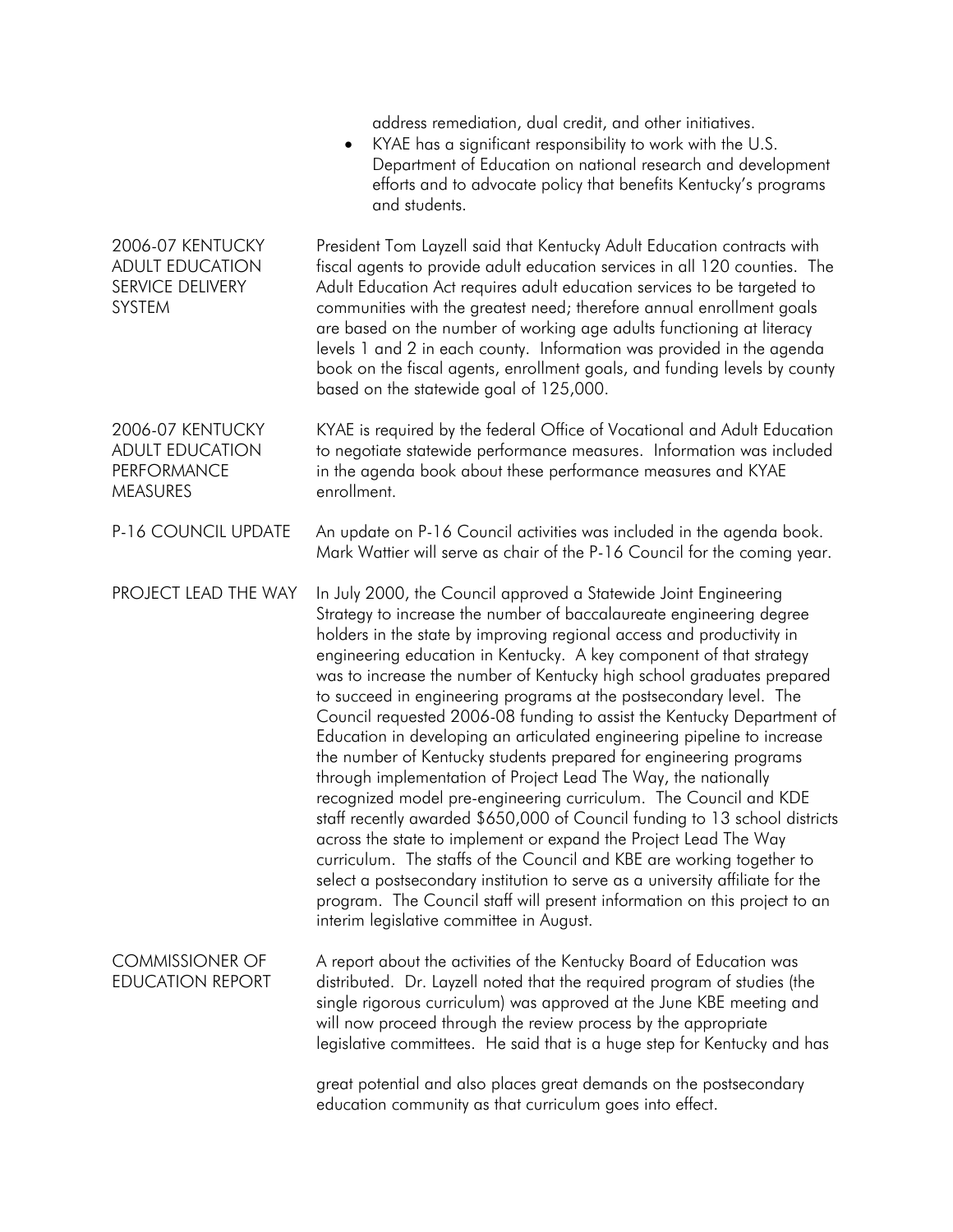## CPE CAMPUS VISITS – STRATEGIC PLANNING, KEY INDICATORS, AND 2020 PROJECTIONS

Dr. Layzell said that during the months of May and June, the Council staff visited the nine public postsecondary institutions. The purpose was threefold: (1) to help the Council staff better understand each campus' internal strategic planning process, (2) to explain the 2020 projections model and discuss how institutional key indicator goals relate to these 2020 targets, and (3) to receive feedback from campuses about how the Council can better facilitate progress and move reform forward. A summary report was included in the agenda book. Based on these discussions, the Council staff is updating the 2020 educational attainment numbers and will bring preliminary planning parameters for approval at the September Council meeting.

CEO REPORT Mr. Baker gave the report from the Committee on Equal Opportunities. He said that the vendor for the diversity study should be selected by the end of July and the contract signed by the end of August. The CEO will begin visiting the campuses of the KCTCS institutions. The committee is seeking the help of Kentucky's U.S. Senators to learn the status of the partnership agreement with the Office for Civil Rights. The committee received a special interim report on the Kentucky Legal Education Opportunity Scholarship. Mr. Baker said that the Chief Justice confirmed that the scholarship is funded for the 2006-08 biennium. A complete report was included in the agenda book.

TRUST FUND GUIDELINES – REGIONAL **STEWARDSHIP** PROGRAM

RECOMMENDATION: The staff recommends that the Council approve the Regional Stewardship Program Guidelines.

Mr. Wattier said that at its May 22 meeting, the Council approved two of three components of the 2006-08 guidelines. Following a recommendation of the Quality and Accountability Policy Group, the Council asked staff to modify sections of the guidelines pertaining to the distribution of stewardship initiative pool funds, so that greater emphasis is placed on the role of the regional advisory committees in the development and approval of strategic plans and proposals for stewardship funding.

Mr. Wattier offered an amendment to the guidelines regarding annual reporting (the final paragraph of guidelines):

AMENDMENT: The Council staff will work with regional advisory committees to devise and maintain reporting procedures that specify the content and format of Regional Stewardship Program annual reports. The reports will include accountability for outcomes that support action plans contained within the 2005-2010 Public Agenda.

Ms. Bertlesman said that there is no intention of eliminating the institutions from the process. Representatives from all of the institutions in the region, public and independent, plus representatives from other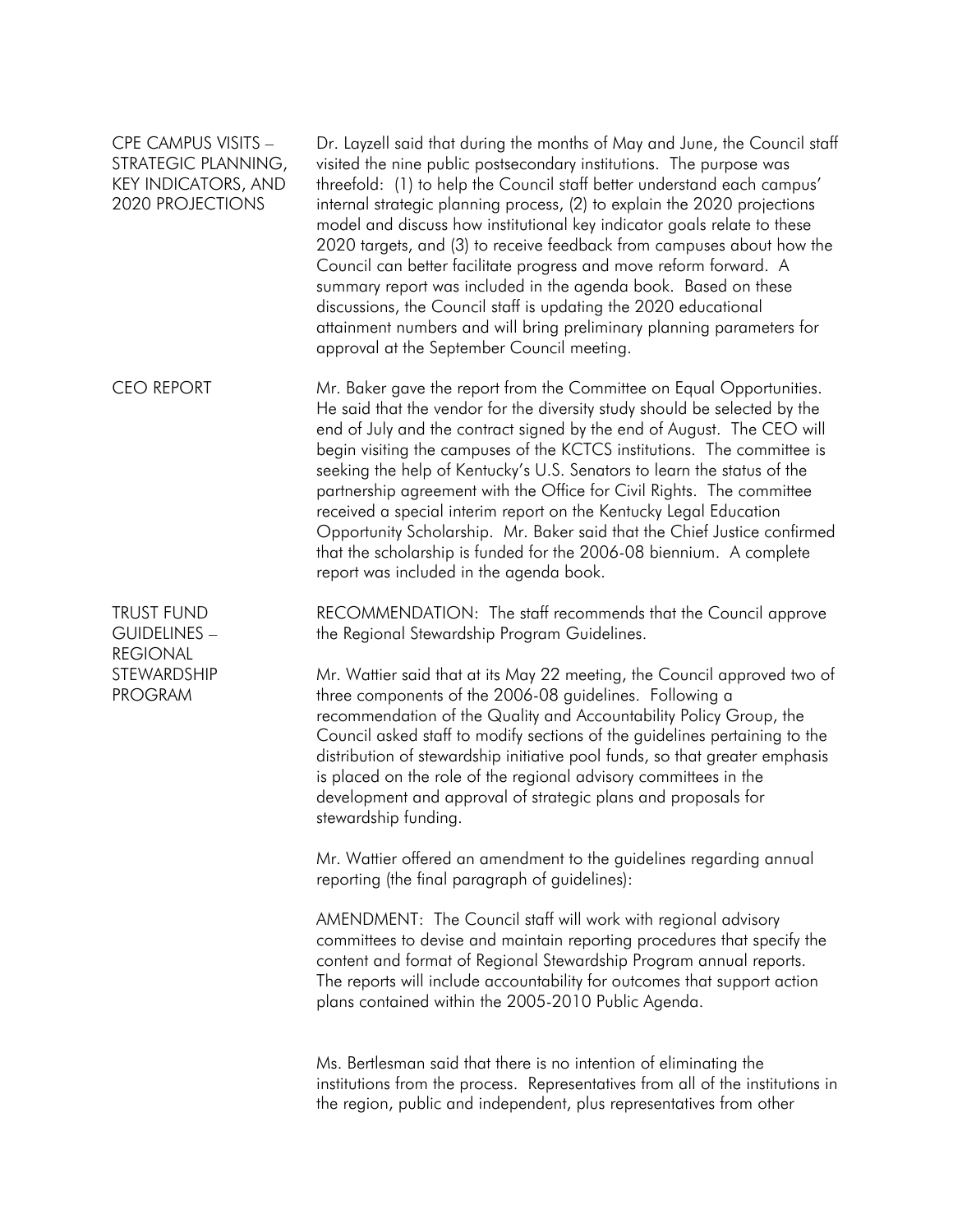|                                                                                           | interested groups in the region would comprise the regional advisory<br>committee. The chair of the regional advisory committee would sign the<br>proposal and work with the Council.                                                                                                                                                                                                                                                                                                                                                                                                                                       |
|-------------------------------------------------------------------------------------------|-----------------------------------------------------------------------------------------------------------------------------------------------------------------------------------------------------------------------------------------------------------------------------------------------------------------------------------------------------------------------------------------------------------------------------------------------------------------------------------------------------------------------------------------------------------------------------------------------------------------------------|
|                                                                                           | After further discussion, an amendment to the amendment was offered:                                                                                                                                                                                                                                                                                                                                                                                                                                                                                                                                                        |
|                                                                                           | AMENDMENT TO THE AMENDMENT: The Council staff, working with<br>the comprehensive universities and the regional advisory committees, will<br>devise and maintain reporting procedures that specify the content and<br>format of Regional Stewardship Program annual reports. The reports will<br>include accountability for outcomes that support campus action plans<br>contained within the 2005-2010 Public Agenda.                                                                                                                                                                                                       |
|                                                                                           | MOTION: Mr. Wattier moved that the amendment to the amendment be<br>approved. Ms. Bertelsman seconded the motion.                                                                                                                                                                                                                                                                                                                                                                                                                                                                                                           |
|                                                                                           | VOTE: The motion passed.                                                                                                                                                                                                                                                                                                                                                                                                                                                                                                                                                                                                    |
|                                                                                           | MOTION: Ms. Bertelsman moved that the guidelines as amended be<br>approved. Mr. Wattier seconded the motion.                                                                                                                                                                                                                                                                                                                                                                                                                                                                                                                |
|                                                                                           | VOTE ON THE GUIDELINES AS AMENDED: The motion passed.                                                                                                                                                                                                                                                                                                                                                                                                                                                                                                                                                                       |
| <b>QUALITY AND</b><br><b>ACCOUNTABILITY</b><br><b>POLICY GROUP</b><br><b>REPORT</b>       | Mr. Wattier said that the Quality and Accountability Policy Group met<br>earlier in the day. In addition to the regional stewardship program<br>guidelines, the group discussed the draft Kentucky Virtual University<br>strategic plan, transfer study, issue papers being reviewed by the policy<br>group, and education doctorate degrees at comprehensive universities.<br>He said that a developmental education task force is being formed to<br>construct a comprehensive plan for improving the outcomes of<br>postsecondary developmental education.                                                               |
| STATEWIDE FACILITIES<br><b>CONDITION</b><br>ASSESSMENT                                    | An update was given on the statewide facilities condition assessment.<br>VFA Inc. of Boston is expected to complete the institutional facility<br>assessments by mid-September. Status reports will be provided to the<br>Council at the September and November meetings. A draft report is<br>expected in mid-November with a final report in December. The<br>statewide assessment is one of a number of tools that the Council and the<br>institutions will use to identify postsecondary capital needs and to make<br>recommendations to the Governor and General Assembly as a part of<br>the biennial budget process. |
| RESEARCH, ECONOMIC<br>DEVELOPMENT, AND<br><b>COMMERCIALIZATION</b><br>POLICY GROUP REPORT | Mr. Hall reported that the Research, Economic Development, and<br>Commercialization Policy Group met earlier in the day and discussed the<br>issue papers assigned to that group - Science, Technology, Engineering,<br>and Mathematics (STEM) P-20 Pipeline Initiative and Statewide<br>Translational Research and Economic Development. He called attention                                                                                                                                                                                                                                                               |